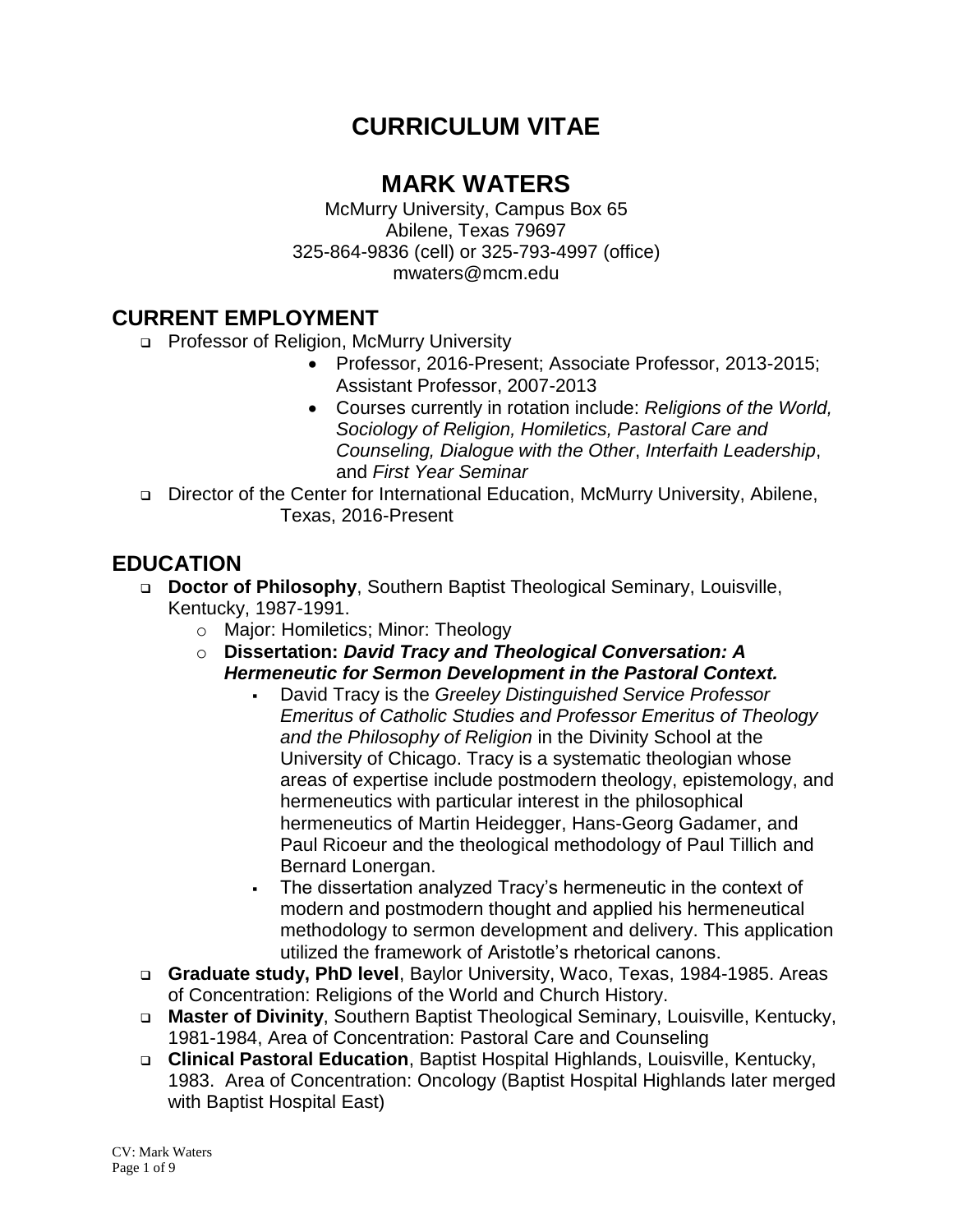- **Bachelor of Arts**, Texas Tech University, Lubbock, Texas, 1976-1980. Major: History; Minor: Psychology
- **Additional Training and Professional Development:** 
	- o AAC&U Summer Institute, Online, June 2020.
	- o Interfaith Youth Core Leadership Institute, Chicago, Illinois, August 2018
	- o The Parliament of the World's Religions, Toronto, Ontario, 2018.
	- o Teaching Interfaith Understanding, a seminar co-sponsored by The Council of Independent Colleges and Interfaith Youth Core, facilitated by Dr. Eboo Patel and Dr. Laurie Patton, July 2017
	- $\circ$  American Council on Education, 13<sup>th</sup> Cohort on internationalizing a university campus, 2015-2017
	- o Interfaith Youth Core Leadership Institute, Atlanta, Georgia, January 2015 and 2016
	- o The Parliament of the World's Religions, Salt Lake City, Utah, October 2015
	- o Conference Participant, *Secular Buddhism*, The Upaya Zen Center, Santa Fe, New Mexico, June 2014.
	- o Conference Participant, *The Servant Leadership School of Greensboro*, Co-Creation Conference, April 2012 and April 2014
	- o The Parliament of the World's Religions, Melbourne, Australia, December 2009
	- o *Servant Leadership Learning Community* Certification, Ann McGee-Cooper and Associates, Dallas, Texas, September 2008-2009
	- o The 19<sup>th</sup> International Conference of the Robert K. Greenleaf Center for Servant Leadership, June 2009
	- o The 18<sup>th</sup> International Conference of the Robert K. Greenleaf Center for Servant Leadership, June 2008
	- o The 17<sup>th</sup> International Conference of the Robert K. Greenleaf Center for Servant Leadership, June, 2007
	- o *Foundations for Leadership* training provided by The Society for Organizational Learning (SoL), Cambridge, Massachusetts, March 2007. The Society for Organizational Learning, founded by MIT Sloan School of Management lecturer Peter Senge, is an international leader in organizational learning, collaborative leadership, and organizational systems.
	- o Internship in *Contemplation and Social Justice* at the Center for Action and Contemplation (CaC), Albuquerque, New Mexico, February 2007. CaC programming is based upon the conviction that work for social justice should be grounded in mature spirituality and that contemplation and social action are two sides of the same coin (either, without the other, is incomplete). The CaC was founded by a Franciscan Priest, Father Richard Rohr.
	- o Various Grantwriting Workshops
	- o *Family Pathfinder Training*, Facilitating Families from Welfare to Work, January 1998
	- o Support Group Facilitator Training, Prevention Research Institute, October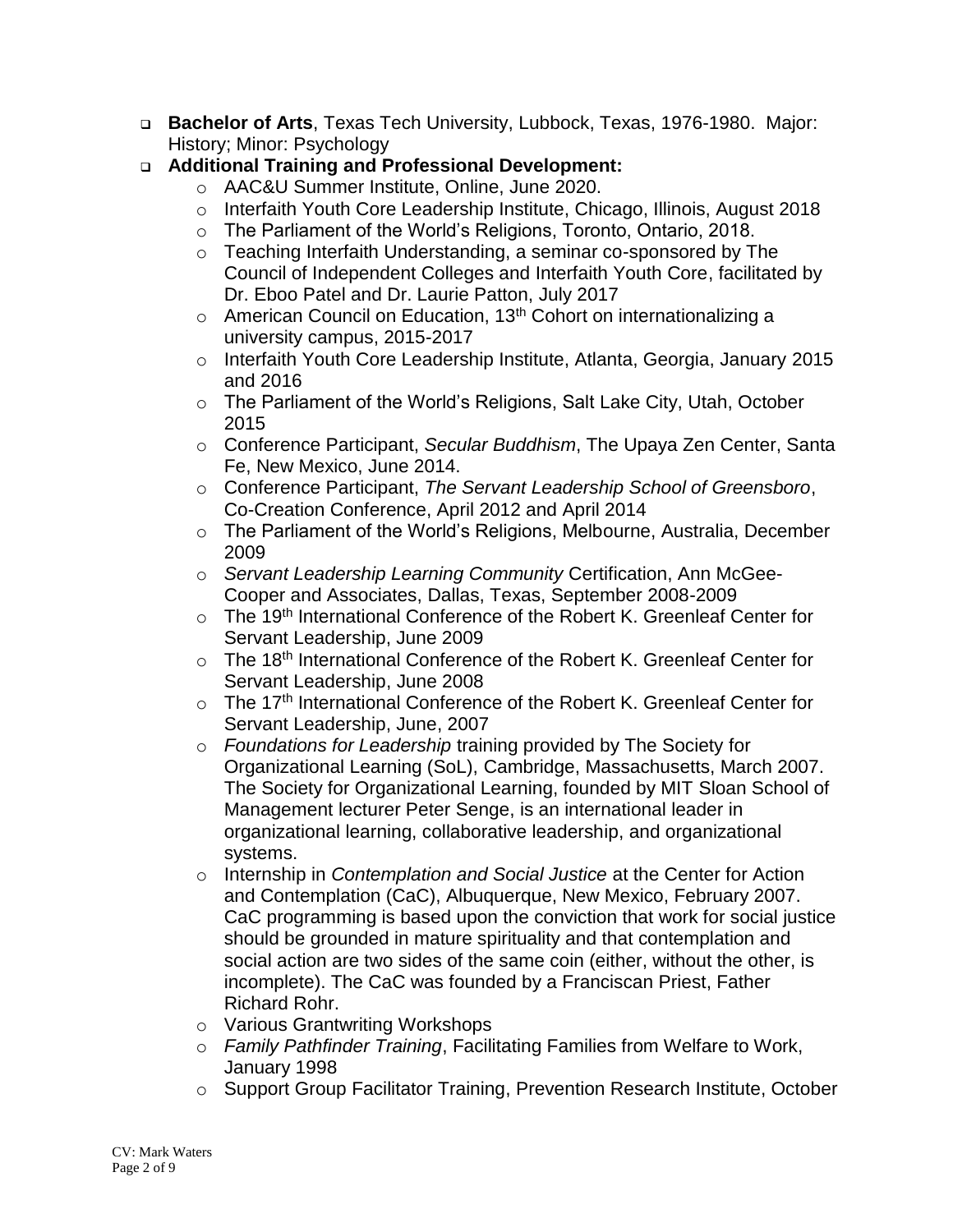1991. Participants received training in group process and facilitation with emphasis on facilitating support groups for children of alcoholics.

#### **TEACHING AND ACADEMIC EXPERIENCE**

- Professor of Religion and Servant Leadership, McMurry University, (Assistant Professor 2007-2013, Associate Professor 2013-2015, Professor 2016-Present) Courses taught listed under "Current Employment" above.
	- o Developed and led in the implementation of McMurry University's Interfaith Studies Minor, an interdisciplinary minor housed in the Department of Religion and Philosophy. Developed the course *Interfaith Leadership*.
	- o Developed McMurry University's servant leadership curriculum from one course to six courses. Courses now include: *Concepts and Techniques of Servant Leadership, Introduction to Ethics, Formation in Servant Leadership, Theories of Leadership, Dialogue with the Other,* and *Senior Capstone/Internship.*
	- o Developed three new courses for McMurry's Christian Ministry major. These courses include *Homiletics, Pastoral Care and Counseling,* and *Worship and Liturgy.*
- □ Taught Living World Religions at Harlaxton College in Harlaxton, England, Summer 2019.
- Instructor in the United Methodist Course of Study Program, a branch of Perkins School of Theology, Southern Methodist University, September 2014-Present. Courses taught: Homiletics, Pastoral Care and Counseling, Contemporary **Theology**
- Instructor in Pastoral Ministry for Local Priests and Deacons in Formation, The Episcopal Diocese of Northwest Texas, 2004-2009. Courses included: Homiletics, Pastoral Care in Human Crises, and Theology
- Adjunct Professor, Department of Religion & Core Curriculum, McMurry University, Abilene, Texas, various semesters as needed, 2000-2006. Courses taught listed under "Current Employment" above.
- Assistant Professor of Preaching and Pastoral Ministry, Logsdon School of Theology, Hardin-Simmons University, 1998-1999. Taught graduate and undergraduate courses. Graduate Level Courses: Pastoral Care in Human Crises, Pastoral Ministry, Advanced Preaching, Worship and Liturgy, Spiritual Formation, Ministry Practicum. Undergraduate Courses: Introduction to Preaching, Introduction to the Old Testament, Worship and Liturgy, Spiritual Formation. Served on various committees. Advised students.
- Editor, Window, a publication of the Logsdon School of Theology, Hardin-Simmons University, Abilene, Texas, 1999
- Chairperson, Baptist Studies Advisory Board, Brite Divinity School, Texas Christian University, 1998
- Member, Baptist Studies Advisory Board, Brite Divinity School, Texas Christian University, 1997
- Faculty Supervisor, Doctor of Ministry Students in Christian Preaching, The Southern Baptist Theological Seminary, 1993-1995
- Member, Academy of Homiletics, 1988-1995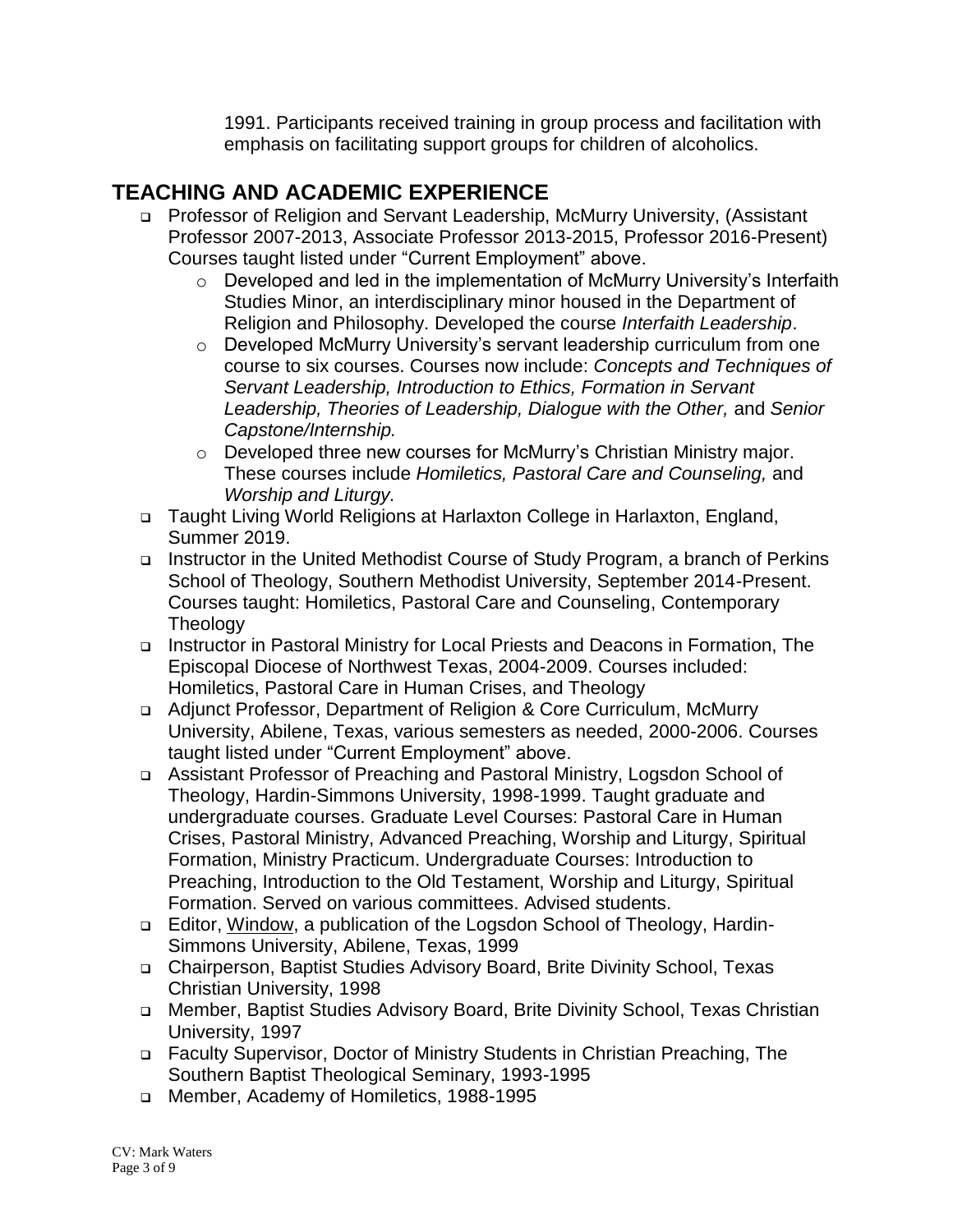- Adjunct Professor of Preaching, The Southern Baptist Theological Seminary, Spring 1992
- Field Supervisor, Supervised Ministry Experience, The Southern Baptist Theological Seminary, various semesters, 1988-1993
- Garrett Fellow (Graduate Assistant), Department of Christian Preaching, The Southern Baptist Theological Seminary, 1987 and 1989-1990
- Graduate Assistant, Baylor University Department of Religion, 1984-1985

# **PROFESSIONAL MEMBERSHIPS AND AFFILIATIONS** (past and

present)

- Abilene Interfaith Council, Abilene, Texas
- American Academy of Religion
- Association of International Education Administrators
- □ Greenleaf Center for Servant-Leadership, Westfield, Indiana
- Society for Organizational Learning, Cambridge, Massachusetts

#### **PUBLICATIONS and PAPERS**

- "Interfaith Cooperation and the Entrepreneurial Enterprise," a chapter on the social entrepreneurship of Interfaith Youth Core to be published in the upcoming volume *Business Storytelling of Entrepreneurship,* World Scientific Publishers, 2021.
- "Civic Engagement as an Avenue to Interreligious Cooperation in Religiously Diverse Communities," Summer 2018 issue of *The Journal of Ecumenical Studies.*
- "How Relationships Engender Peace," *The Interfaith Observer*, September 2016.
- "Unpacking Pluralism," *The Interfaith Observer*, January 2016.
- "Shedding Religious Exclusivism in the College Classroom," *The Interfaith Observer*, December 2015.
- "Multiculturalism: The Role of Religion and Media," a paper presented to *The International Conference on Multiculturalism: The Role of Religion and Media* at Dr. Babasaheb Ambedkar Marathwada University, Aurangabad, India, July 2014.
- "Transformed to Serve, Inspired to Lead: Creating Communities that Cultivate Servant Leadership," A paper presented to the *Leadership Institute for Educators* (LIFE), a conference of the Greenleaf Center for Servant Leadership, November 6, 2009.
- "Kinship with Creation: Spirituality from Below." Published among papers from "Caring for Creation: An Academic Conference on Religion and the Environment," Co-sponsored by Baylor University, Department of Environmental Studies and the Christian Life Commission of the Baptist General Convention of Texas, October 11-12, 1999.
- "The New Homiletic and Post-MTV Proclamation." *Window*. Volume 2, Number 1. Spring 1999, pp. 8-12.
- "Finding a Way through Grief" and "Don't Let Depression Steal Your Life." Published on the Web by Bookstore-cool.com, Woodinville, Washington, 1999.
- "Hope for Small and Medium-Sized Churches." *Baptists Today*, 1998
- "An Exposition of Matthew 11:16-19." *Review and Expositor*. Volume 90,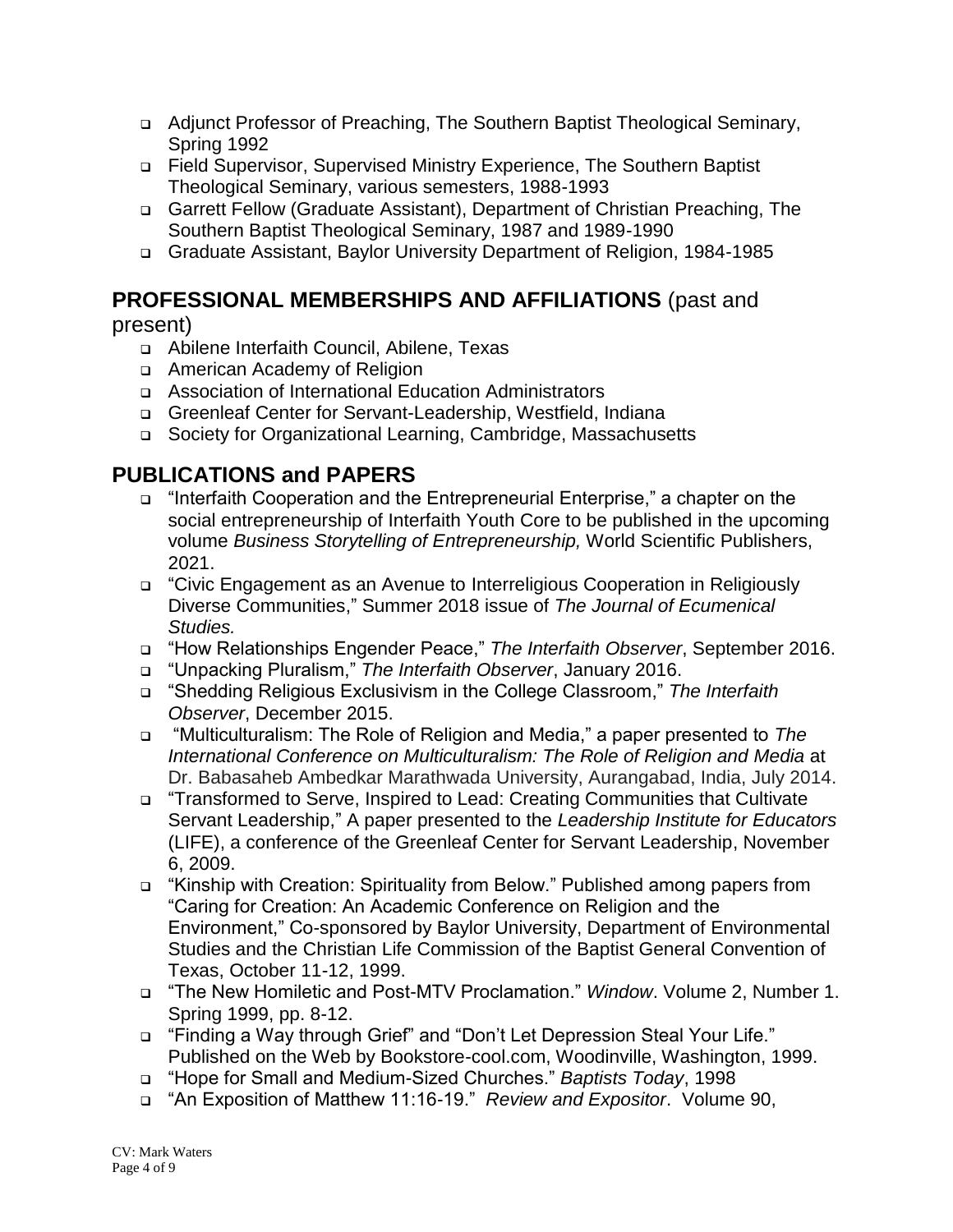Number 4. Fall 1993, pp. 565-567.

- "A Rationale for the Propriety of Conversation as a Hermeneutic for Preaching." The Academy of Homiletics. Papers of the Annual Meeting, 1992.
- "Aristotle's Classical Canons and Jürgen Moltmann's Sermon, 'Revolutionary Love of our Enemies.'" *Paradigms: A Graduate Student Journal in Religious Studies*. Volume 4, Number 1. Summer 1988, pp. 42-69.
- "A Journey into Hope" *Preaching.* Volume 3, Number 2. September October 1987, pp. 21-23.

#### **RECENT PRESENTATIONS**

- "Unpacking Pluralism: Practical Implications of an Ambiguous Term," a paper to be presented at a break-out session entitled "Religious Pluralism: Academic Perspectives" at the 2018 Parliament of the World's Religions in Toronto, Canada.
- □ Moderator for the McMurry student panel "Building Interfaith Bridges in an Evangelical Culture" at the 2018 Parliament of the World's Religions.
- □ "Interfaith Dialogue and Contact Theory: An Interdisciplinary Approach to Interfaith Encounter," a paper presented at a pre-conference meeting of the 2016 American Academy of Religion for the journal *Interreligious Studies and Intercultural Theology*.
- Panel presentation for the Abilene Interfaith Council. A report on the 2015 Parliament of the World's Religions, November 2015.
- Panel Facilitator for a McMurry student panel at the Parliament of the World's Religions, Salt Lake City, Utah, October 2015. The panel was entitled, "Beyond Dialogue: Assisting College Students in Developing Interreligious Relationships."
- Keynote Speaker, *The International Conference on Multiculturalism: The Role of Religion and Media* at Dr. Babasaheb Ambedkar Marathwada University, Aurangabad, India, July 2014.
- Lecturer, *Pedagogical Methods in the U.S.*, The Department of Education at Dr. Babasaheb Ambedkar Marathwada University, Aurangabad, India, July 2014.
- Panel Facilitator, The Abilene Interfaith Council, a panel entitled "Dreams and Visions" presented at the Grace Museum about dreams and visions in various faith traditions in conjunction with an exhibit on the art of Kelly Fearing entitled "Lucid Dreams."
- Keynote Speaker on Ethical Leadership, Abilene Better Business Bureau Torch Award Luncheon, November 9, 2010
- Four-Sunday Series, "Dialogue with the Other," Inquirers Sunday School Class, Saint Paul United Methodist Church, Abilene, Texas, November 2010. The series included reflection on the nature of dialogue plus attention to undocumented immigrants, people in poverty, and people of minority sexual orientation.
- "Servant Leadership and Community: Discovering a Passion to Serve," A paper presented to the Fourth Annual Ethical Student Leadership Conference, Wiley College, Marshall, Texas, January 30, 2010
- Conducted a pre-conference workshop on "Disciplines for Servant Leadership" for the 18<sup>th</sup> International Conference of the Robert K. Greenleaf Center for Servant Leadership, June 2008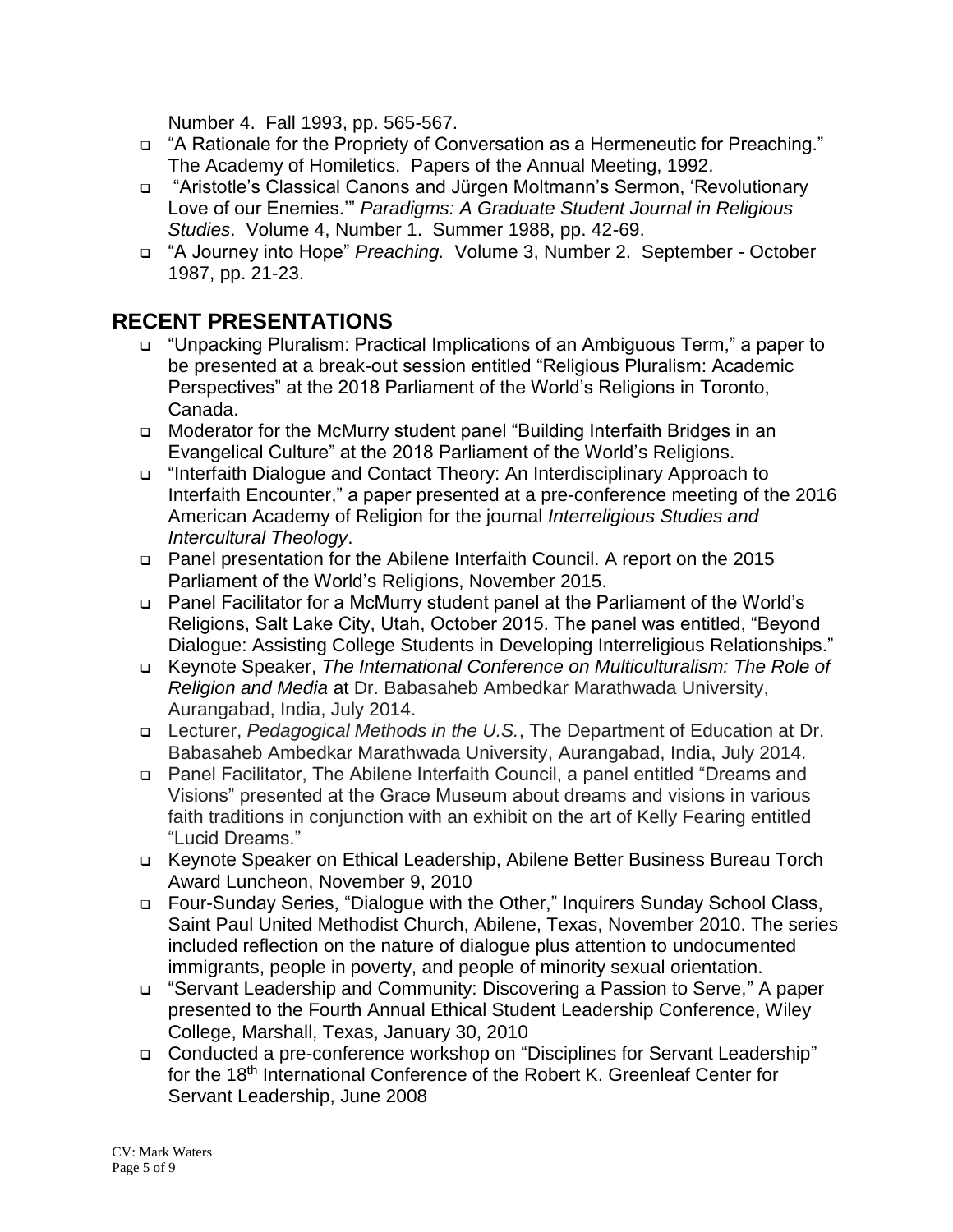#### **RESEARCH INTERESTS**

- □ Religious pluralism and theologies of religion
- □ Sociology of Religion
- Diversity, dialogue, and relationship building in pluralistic contexts, particularly in contexts of power and marginalization.
- Practical theology, especially philosophical hermeneutics as a methodological framework for praxis
- Servant leadership expressed in various religions of the world
- □ Organizational learning and systems theory
- □ Contemplative experience as a source of theological reflection and as a foundation for social action
- □ Theories of Leadership

#### **AWARDS AND SERVICE TO THE UNIVERSITY**

- Outstanding sponsor for a Student Organization, McMurry SAGA and the Better Together Alliance, 2019.
- □ Heartbeat of the Campus Award, awarded by the McMurry Alumni Association, 2017.
- □ The Gordon R. and Lola J. Bennett award for outstanding teaching, service, and leadership, McMurry University, 2015
- Outstanding Faculty Member of the Year, McMurry University, 2014
- □ Baccalaureate Speaker, McMurry University, May 2014
- Outstanding Sponsor for a Student Organization, McMurry Gay-Straight Alliance, 2012
- Faculty sponsor for student organizations at McMurry University:
	- o Better Together Alliance, (2017-present)
	- o McMurry Intercultural Student Association (MISA), (2018-present)
	- o Sexuality and Gender Acceptance (SAGA), previously the Gay-Straight Alliance, (2012-present),
	- o Previous Service: McMurry Student Government (2011-2014), Chapel Design Team (2008-2015), Men's Interclub (2011-2013), APO (2009- 2012), and HEI (2008-2011).
- McMurry University committee service including:
	- o Curriculum Committee, 2018-2020.
	- o Interfaith Steering Committee, 2017-present
	- o Co-Chair, The American Council on Education Internationalization Leadership Team, McMurry University, August 2015-2017
	- o Task Force to Develop the Center for Global Leadership, 2013-2014
	- o President's Expanded Cabinet, 2014-present
	- o Centennial Vision Task Force, 2014-2015
	- o Previous Committee Service: Faculty Representative for the Moore Foundation Servant Leadership Award Committee, the Student Leadership Awards Committee Board of Trustees Building and Grounds Committee, Curriculum Committee, Faculty Representative for the Trustee Advancement Committee, Institutional Effectiveness Committee, Ad Hoc Student Retention Committee in the 2008-2009 academic year, the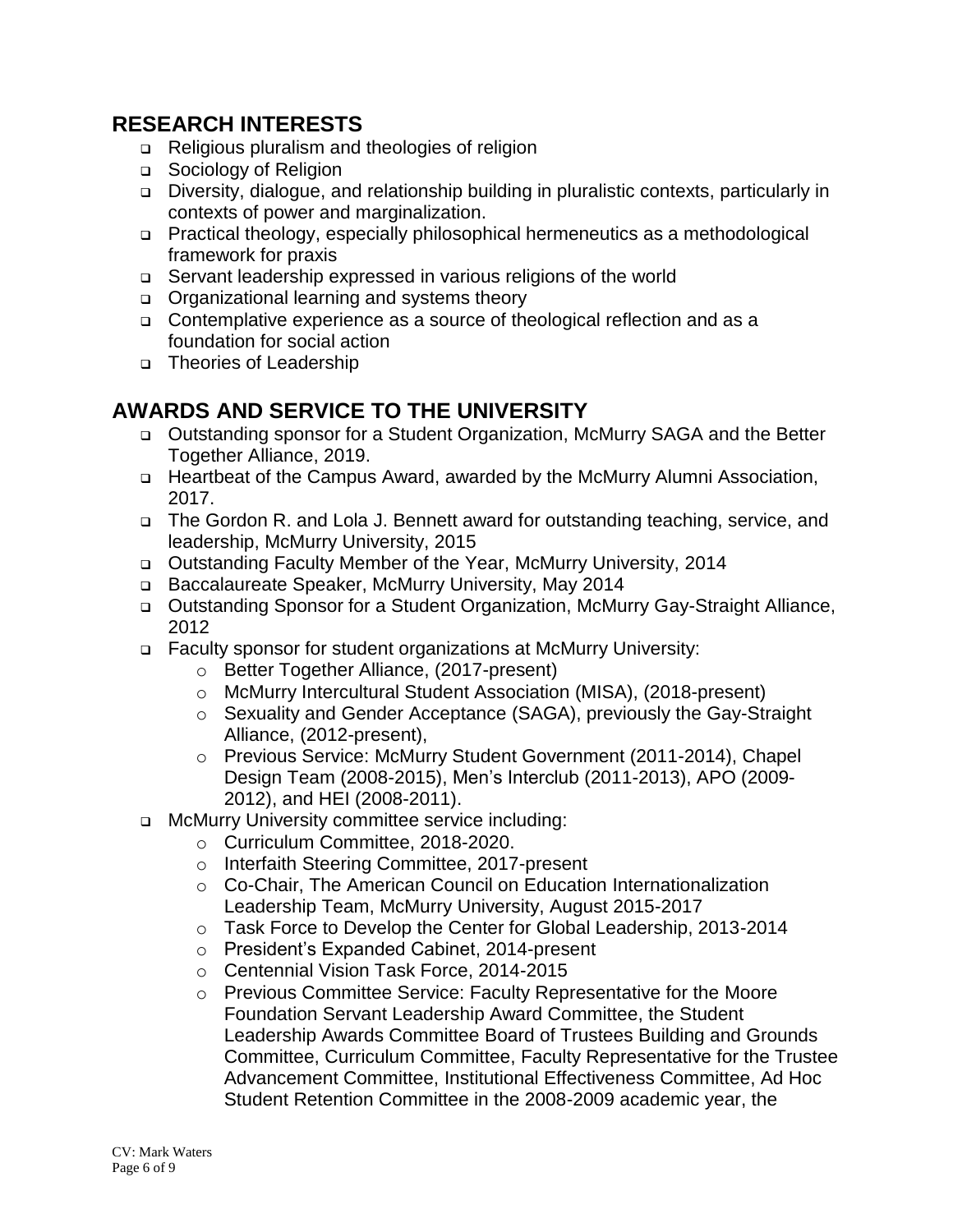Political Science Faculty Search Committee, the Student Activities Director Search Committee, the Service Enriched Education (SEE) Committee, the University Theme Committee, and the Deans and Directors Council

#### **COMMUNITY SERVICE**

- Board of Directors, Abilene Interfaith Council, March 2020-Present
- Occasional Sunday School teacher at Saint Paul United Methodist Church
- Preach regularly at First Presbyterian Church of Baird
- Board of Directors, Re: Ministries, Abilene, Texas, April 2012-2017
- □ Board of Directors, St. John's Episcopal School, Abilene, Texas. August 2010-June 2011
- Facilitator, Vestry Discernment Process, St. Mark Episcopal Church, Abilene, Texas, 2011
- Millennium Development Goals Commission, The Episcopal Diocese of Northwest Texas, 2006-2008
- Advisory Council, Nonprofit Management Center, Abilene, Texas, 2006-2008
- Facilitator, Vestry Discernment Process, Episcopal Church of the Heavenly Rest, Abilene, Texas, 2005-2008
- Adult Sunday School Teacher, Episcopal Church of the Heavenly Rest, Abilene, Texas, 2001-2009
- Licensed Lay Preacher, Episcopal Diocese of Northwest Texas, 2002-Present
- □ Member, Board of Directors, Abilene Neighborhoods in Progress, 2002-2007
- Jubilee Ministry Coordinator, Episcopal Diocese of Northwest Texas, 2003-2007
- Member, Mental Health Task Force, Betty Hardwick Center, Abilene, Texas, 2003-2007
- Participant, Abilene Interfaith Council, 2000-Present
- Volunteer Crisis Counselor, *Just People, Inc.*, Abilene, Texas, 1999-2000.
- Member, Environmental Ethics Committee, Christian Life Commission, Baptist General Convention of Texas, 1997-2000
- Chairperson, Baptist Studies Advisory Board, Brite Divinity School, Texas Christian University, 1998
- Member, Baptist Studies Advisory Board, Brite Divinity School, Texas Christian University, 1997-1998
- Member, Tarrant Area Community of Churches Board of Directors, 1997-1998.
- Member, Board of Directors, Western Hills Counseling and Family Enrichment Center, 1996-1998
- Trustee, Administrative Board, Tri-County Baptist Hospital, LaGrange, Kentucky, 1992-1995
- □ Member, Ethics Advisory Committee, Tri-County Baptist Hospital, LaGrange, Kentucky, 1992-1995
- Support Group Facilitator, Concerned Persons Groups (primarily children of alcoholics), Student Assistance Program of Oldham County, Kentucky Public Schools, 1993-1995
- Alumni Representative, Committee for the Selection of the Findley B. and Louvenia Edge Teaching Excellence Award, The Southern Baptist Theological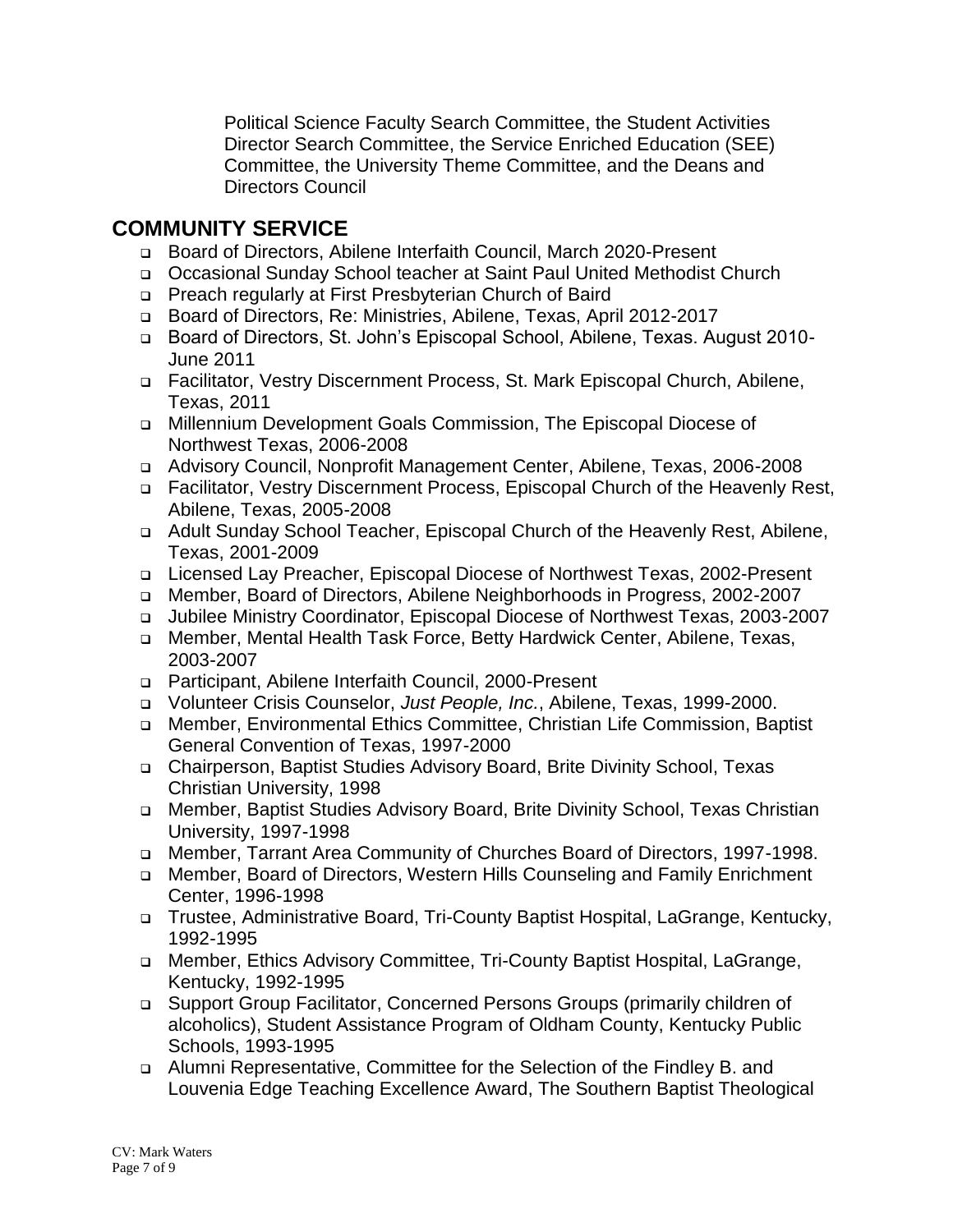Seminary, Spring 1993

- State President, Texas Baptist Student Ministries, 1979-1980
- President, Texas Tech University Baptist Student Ministries, 1979
- Vice President, Texas Tech University Baptist Student Ministries, 1978

#### **PREVIOUS EMPLOYMENT** (Other than teaching)

- Interim Chaplain, McMurry University, August 2014-June 2015
- Interim Pastor, First Presbyterian Church, Baird, Texas, August-October 2010 and September 2011-September 2014
- Minister of Faith Formation (part time), Episcopal Church of the Heavenly Rest, Abilene, Texas, 2006-2009
- Executive Director, Just People, Inc., Abilene, Texas, 2001-2007. JPI was a nonprofit that provided support services to people in poverty, disadvantaged youth, and homeless people. Responsibilities included administration, management, grant writing, budget coordination, board representation, and the overall functioning of the organization.
- □ Special Needs Coordinator, Just People, Inc., Abilene, Texas, 2000-2001
- Protestant Religious Education Coordinator, Dyess Air Force Base Chapel, Abilene, Texas (civilian position), 2000-2001
- Research Consultant to the Special Projects Coordinator, The Christian Life Commission of the Baptist General Convention of Texas. This contract position involved conducting research and writing educational resources on environmental justice and the care of creation, 2000-2001.
- Interim Pastor, First Baptist Church, Munday, Texas, January-July 1999 Provided pastoral leadership through preaching, teaching, and care-giving while congregation was without a pastor.
- Pastor, Western Hills Baptist Church, Fort Worth, Texas, 1995-1998. Provided administrative and pastoral leadership for all areas of church life. Supervised staff of six. Led in long-range planning, budgeting, human resources, volunteer recruitment, and committee coordination. Pastoral leadership included preaching, teaching, counseling, and general care-giving. Led in the formation of a pastoral counseling center.
- Pastor, Ballardsville Baptist Church, Crestwood, Kentucky, 1987-1995. Provided administrative and pastoral leadership for all areas of church life. Supervised staff of five. Led in long-range planning, budgeting, human resources, volunteer recruitment, and committee coordination. Pastoral leadership included preaching, teaching, counseling, and general care-giving. Led the initial capital fund raising campaign which led to the construction of the congregation's current facilities.
- Pastor, First Baptist Church, Troy, Texas, 1985-1986. Provided administrative and pastoral leadership for all areas of church life. Supervised staff of five. Led in long-range planning, budgeting, human resources, volunteer recruitment, and committee coordination. Pastoral leadership included preaching, teaching, counseling, and general care-giving. Led a capital fund raising campaign which yielded almost \$300,000.00 toward the construction of a sanctuary.
- Pastor, Sparta Baptist Church, Sparta, Kentucky, 1981-1984. Provided part-time pastoral and administrative leadership while involved in seminary studies.